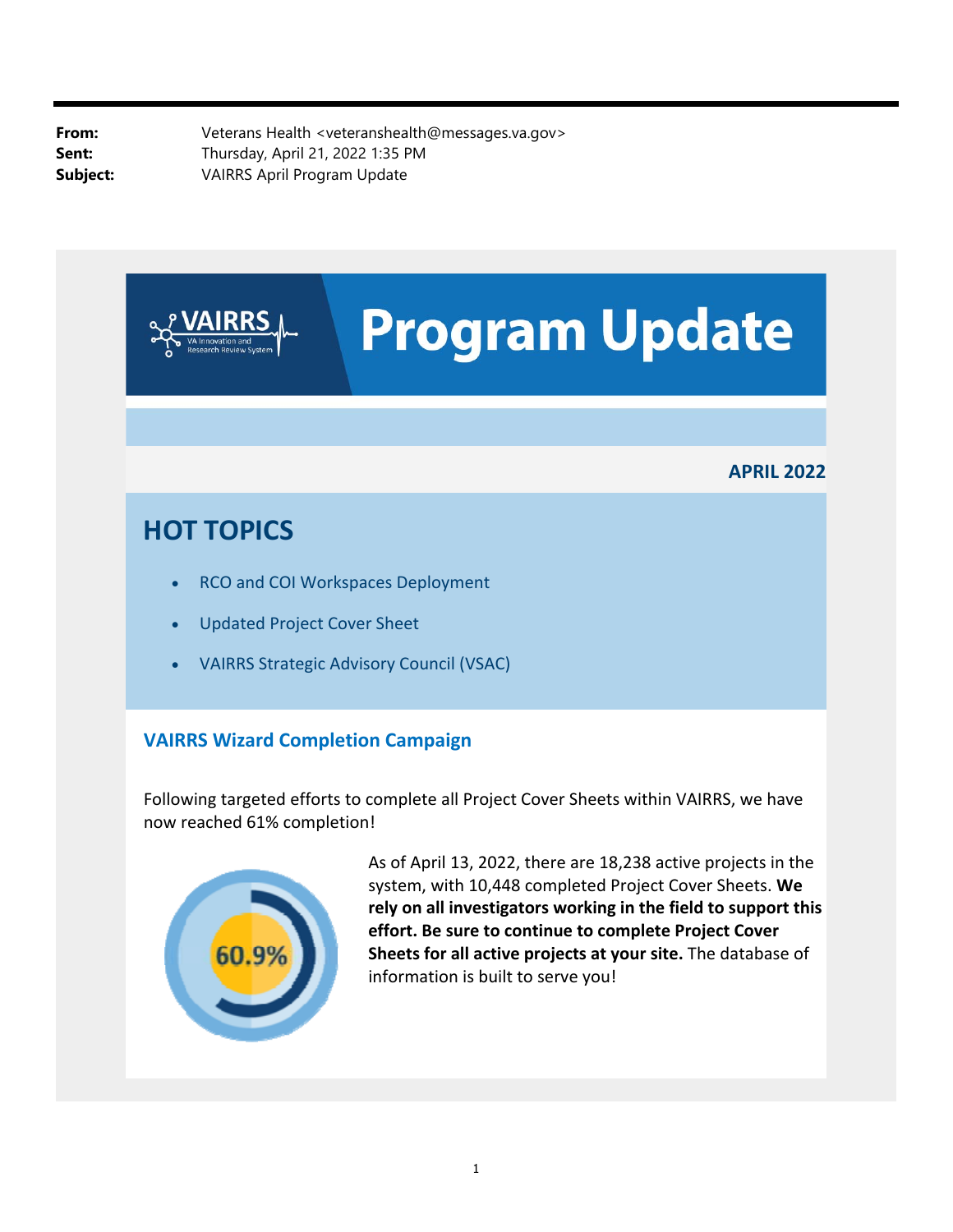# **IN FOCUS**

### **VAIRRS Strategic Advisory Council (VSAC)**

The new council will advise the VAIRRS program on strategic initiatives for 2022 and beyond. The goal of the VSAC is to ensure 1) we are meeting the needs of our end‐users and 2) the impact of strategic initiatives on the field are understood and considered prior to implementation. The VSAC kickoff meeting will be scheduled once members are selected.

We are accepting nominations for the VSAC through April 29<sup>th</sup>. Submit your nominations for membership here.



#### **Project Cover Sheet (PCS) Updates**

The updated PCS is now available in the training environment. The outline is posted to the VAIRRS Toolkit. Please review the changes and respond with any feedback by **Wednesday, April 27th**.

#### **Updates include:**

- New questions for Cerner access
- COI response options
- Research topic areas
- Additional instructions and navigation tools

#### **VAIRRS Monthly Webinar**

**Topic:** VAIRRS Dashboards and How to Utilize Facility Data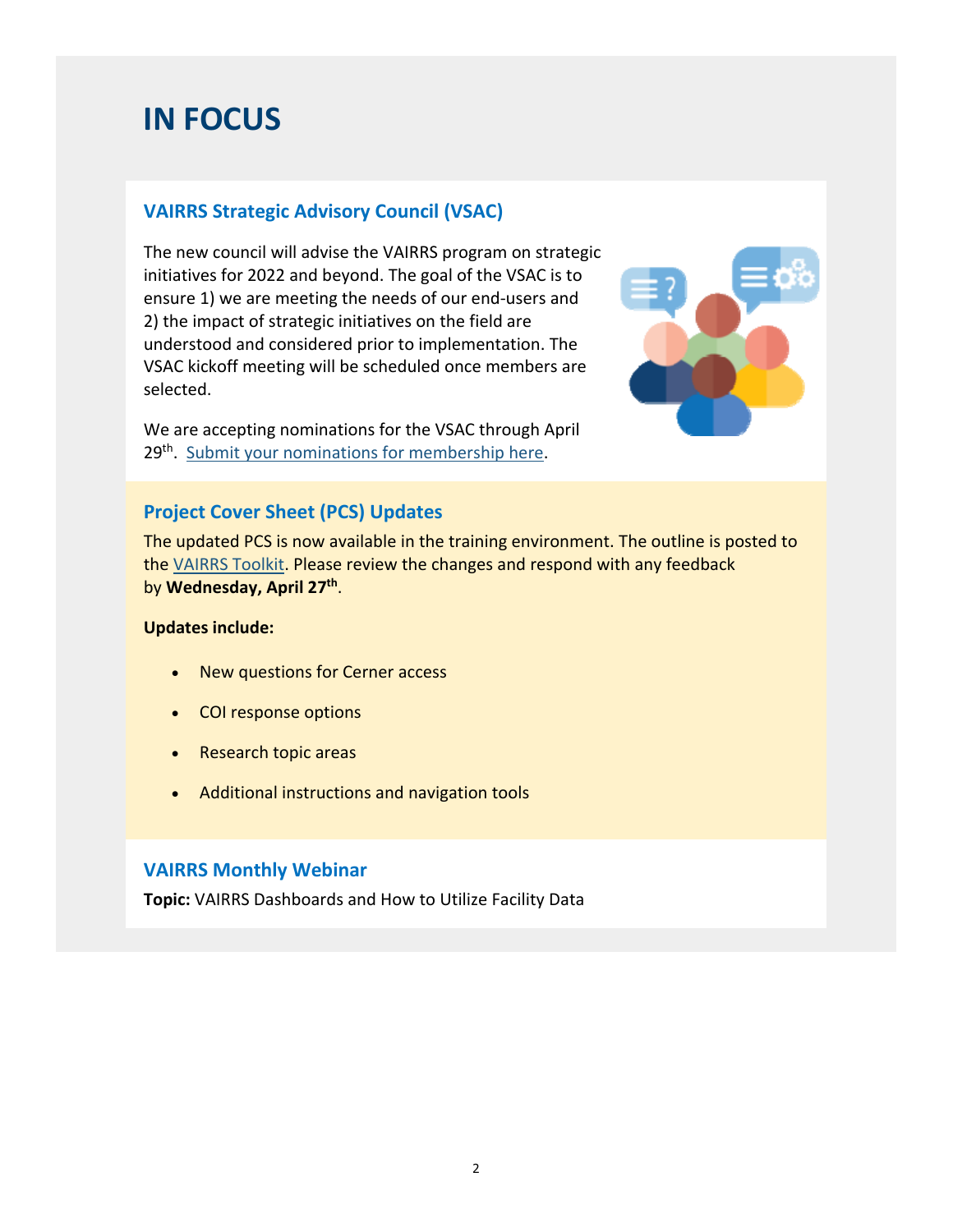**Date:** Tuesday, April 26, 2022

**Time:** 2:00 ‐ 3:00 PM (EDT)

**Lead Presenter:** VAIRRS Support Team

**Purpose:** Provide expert advice, training, demonstration and/or direction to the VA research community regarding the various topics around the VAIRRS transition.

**Target Audience:** VA research community

**Webinar registration:** Click here to register



#### **RCO and COI Workspaces**

The **Research Compliance Officer (RCO) workspace** is currently in development, with an official launch planned for early June 2022. The workspace features include a dedicated space to conduct and record RCO audits, wizards to support the auditing process and an annual report to support the facility director's certification.

The **Conflict of Interest (COI) workspace** is scheduled to launch in mid‐summer 2022. This workspace features a wizard to collect COI data as well as a dedicated workspace to submit to the COI Administrator and OGC.

We will be hosting stakeholder trainings for each workspace. Stay tuned for more information!

#### **VAIRRS Standard Library Updates**

The most recent CCB‐approved changes to the VAIRRS Standard Library will be published on April 22nd. Updates include:

- **New IBC Closure Letter Template**
- **2.0A Determinations Request** Removal of PI Signature
- **3.0A RDC Amendment Application and 3.14 RDC Amendment Reviewer Checklist** – Updates to instructions regarding animal data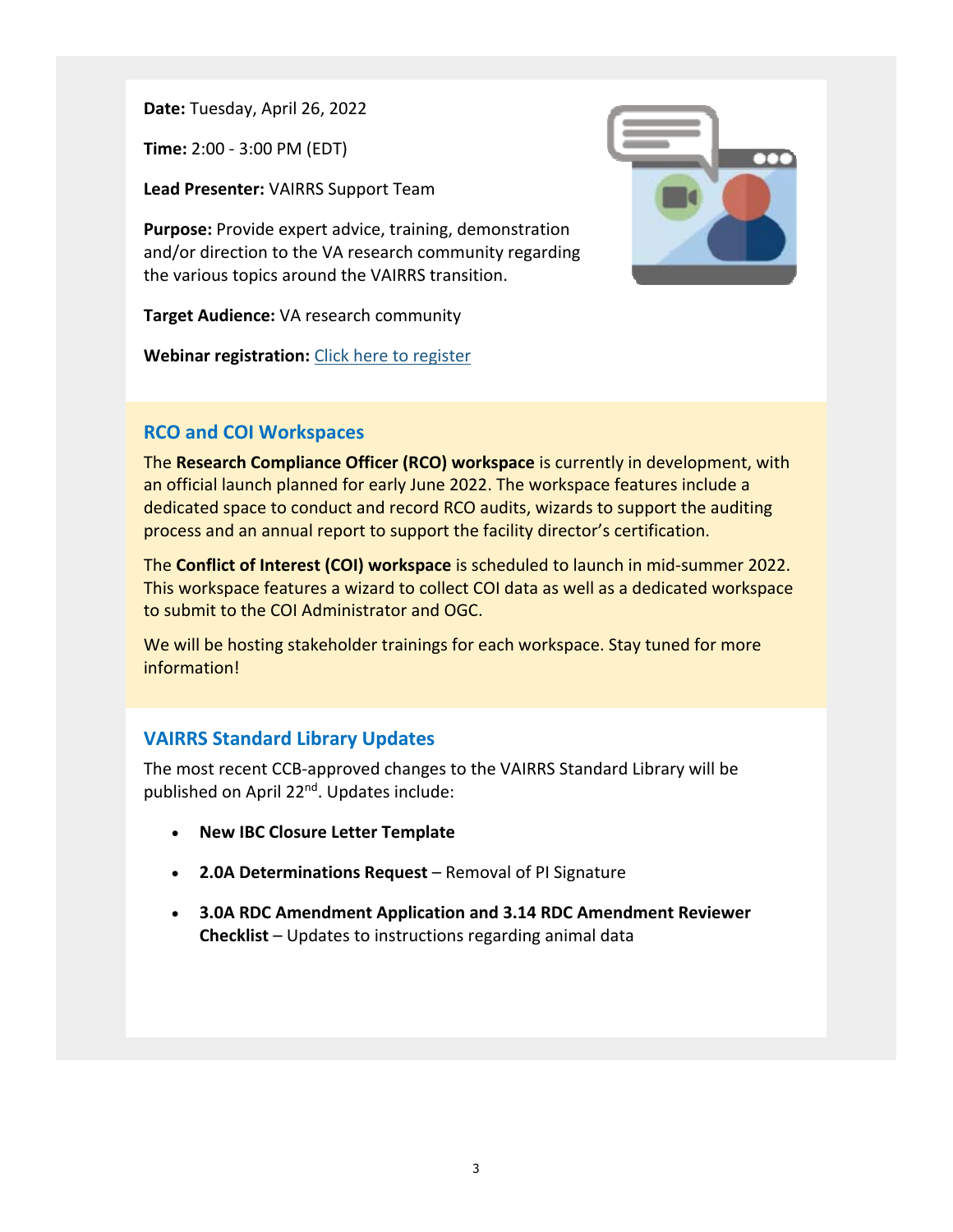

**Reminder:** All Committee Administrators should be included in the VAIRRS Administrators distribution group. Email [VAIRRS@va.gov](mailto:VAIRRS@va.gov) to let us know if anyone at your site should be added to the distribution group.

# **UPCOMING VAIRRS NEWSLETTER**

#### **MAY TOPICS**

- VAIRRS May Webinar
- May VAIRRS Ambassador
- RCO and COI Deployment Update
- VSAC Kickoff Meeting

Thank you, *VAIRRS Program Team*

*VAIRRS WEBSITE: <https://www.research.va.gov/programs/orppe/vairrs/default.cfm>*

 *VAIRRS SharePoint: <https://dvagov.sharepoint.com/sites/VHAORPPE/VAIRRS>*

 *ORD Policy and Guidance FAQs: [https://www.research.va.gov/resources/policies/faq‐search.cfm](https://www.research.va.gov/resources/policies/faq-search.cfm)*

**Keep updated & let us know how we're doing.** 



Subscriber Preferences to make changes to you are subscribed to veterans rication recess your You have received this message because you are subscribed to Veterans Health. Access your